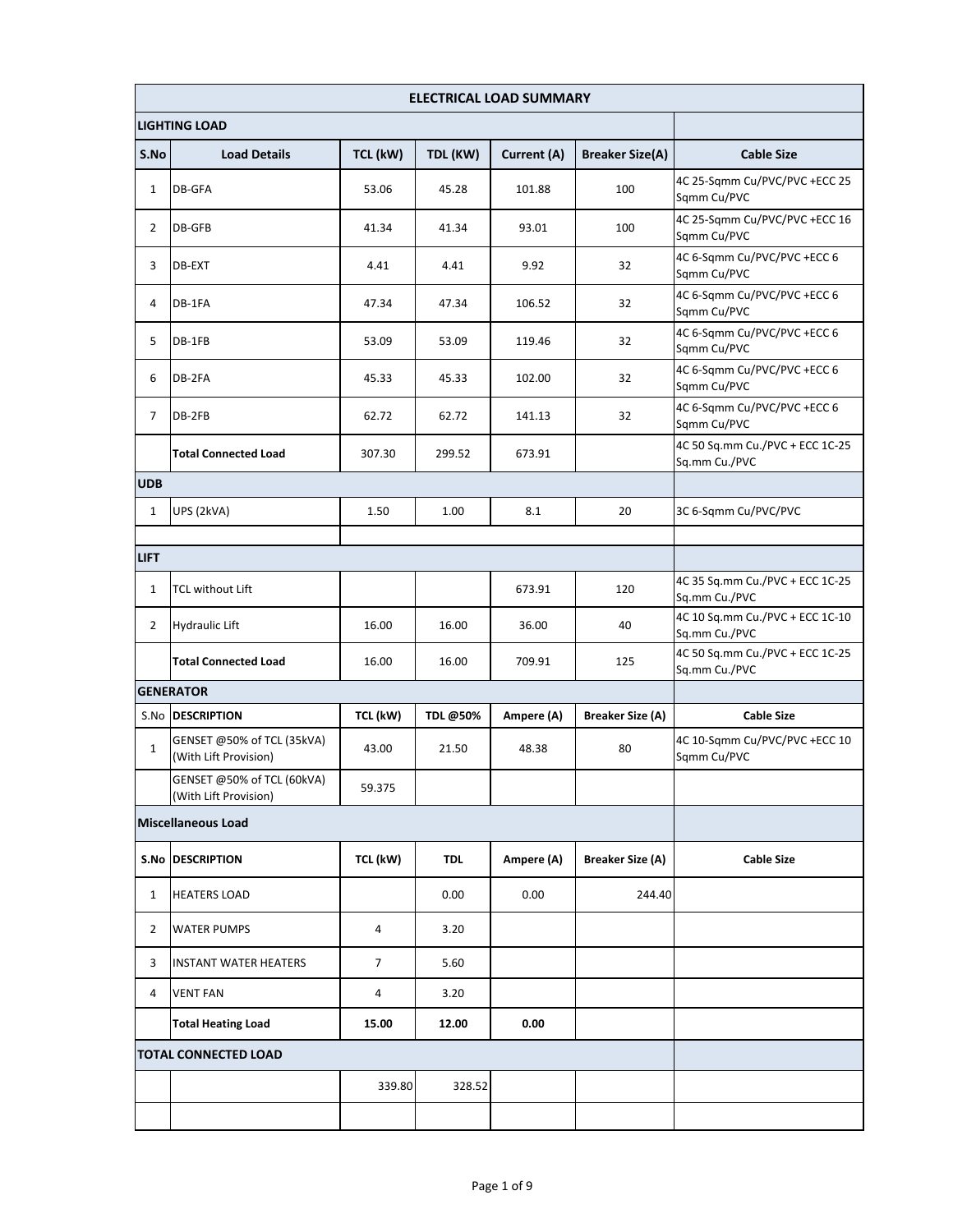| <b>ELECTRICAL LOAD BREAKUP</b> |                                                |                |                |                           |                                                 |  |  |
|--------------------------------|------------------------------------------------|----------------|----------------|---------------------------|-------------------------------------------------|--|--|
| <b>DB-GFA</b>                  |                                                |                |                |                           |                                                 |  |  |
| S.No                           | <b>Load Details</b>                            | Wattage        | Qty            | <b>Total Load</b><br>(kW) | <b>MAX. DEMAND LOAD</b><br>(kW)                 |  |  |
| <b>LPDB</b>                    |                                                |                |                |                           |                                                 |  |  |
| Α.                             | <b>Lighting</b>                                |                |                |                           |                                                 |  |  |
| $\mathbf{1}$                   | Round Type Surface Down Light 20W              |                | $\Omega$       | 0.00                      | 0.00                                            |  |  |
| $\overline{2}$                 | T-5 LED Batten Light                           | 14             | 114            | 1.60                      | 1.28                                            |  |  |
| 3                              | LED Down Light Fixtrue                         | 10             | 24             | 0.24                      | 0.19                                            |  |  |
| 4                              | Surface Down Light for Open Area IP-54         | 15             | 16             | 0.24                      | 0.19                                            |  |  |
| 5                              | 15W Surface Down lights                        | 15             | 6              | 0.09                      | 0.07                                            |  |  |
| 6                              | Exit light with battery backup                 | 4              | $\overline{2}$ | 0.01                      | 0.01                                            |  |  |
| $\overline{7}$                 | Wall Emergency Light with battery backup       | 6              |                | 0.00                      | 0.00                                            |  |  |
| 8                              | Ceiling emergency light with battery backup    | 4              |                | 0.00                      | 0.00                                            |  |  |
| 9                              | Ceiling Fan 48"                                | 80             | 26             | 2.08                      | 1.66                                            |  |  |
| 10                             | Ceiling Fan 36"                                | 80             | 12             | 0.96                      | 0.77                                            |  |  |
| 11                             | Ramp Step Light                                |                | 0              |                           |                                                 |  |  |
| 12                             | 15W Surface Down lights                        | 15             | 6              |                           |                                                 |  |  |
|                                |                                                |                |                |                           |                                                 |  |  |
|                                | <b>Total</b>                                   |                |                | 5.21                      | 4.17                                            |  |  |
| В.                             | <b>Small Power</b>                             |                |                |                           |                                                 |  |  |
| $\mathbf{1}$                   | 3 Pin - 13A International switch socket outlet | 50             | 37             | 1.85                      | 1.11                                            |  |  |
|                                | <b>Total</b>                                   |                |                | 1.85                      | 1.11                                            |  |  |
|                                | Over All Lighting Power Load                   |                |                | 7.06                      | 5.28                                            |  |  |
| C.                             | <b>HEATER</b>                                  |                |                |                           |                                                 |  |  |
| $\mathbf{1}$                   | HEATER @3kW Each                               |                | 0              | 46.00                     | 36.80                                           |  |  |
| $\overline{2}$                 | <b>INSTANT WATER HEATERS</b>                   | 3              | 2              | 3.00                      | 2.40                                            |  |  |
| 3                              | <b>VENT FAN</b>                                |                | 0              | 1.00                      | 0.80                                            |  |  |
| 4                              | WATER PUMPS 2NOS @2KW EACH                     |                | 0              | 0.00                      | 0.00                                            |  |  |
| Total                          |                                                |                |                | 46.00                     | 40.00                                           |  |  |
|                                | <b>DB-GFA</b>                                  |                |                | 53.06                     | 45.28                                           |  |  |
|                                |                                                | <b>SUMMARY</b> |                |                           |                                                 |  |  |
| <b>DB Tags</b>                 | TCL (kW)                                       | TDL(KW)        | Current (A)    | <b>Breaker Size(A)</b>    | <b>Cable Size</b>                               |  |  |
| <b>DB-GFA</b>                  | 53.06                                          | 45.28          | 101.88         | 100                       | 4C 25-Sqmm<br>Cu/PVC/PVC +ECC 25<br>Sqmm Cu/PVC |  |  |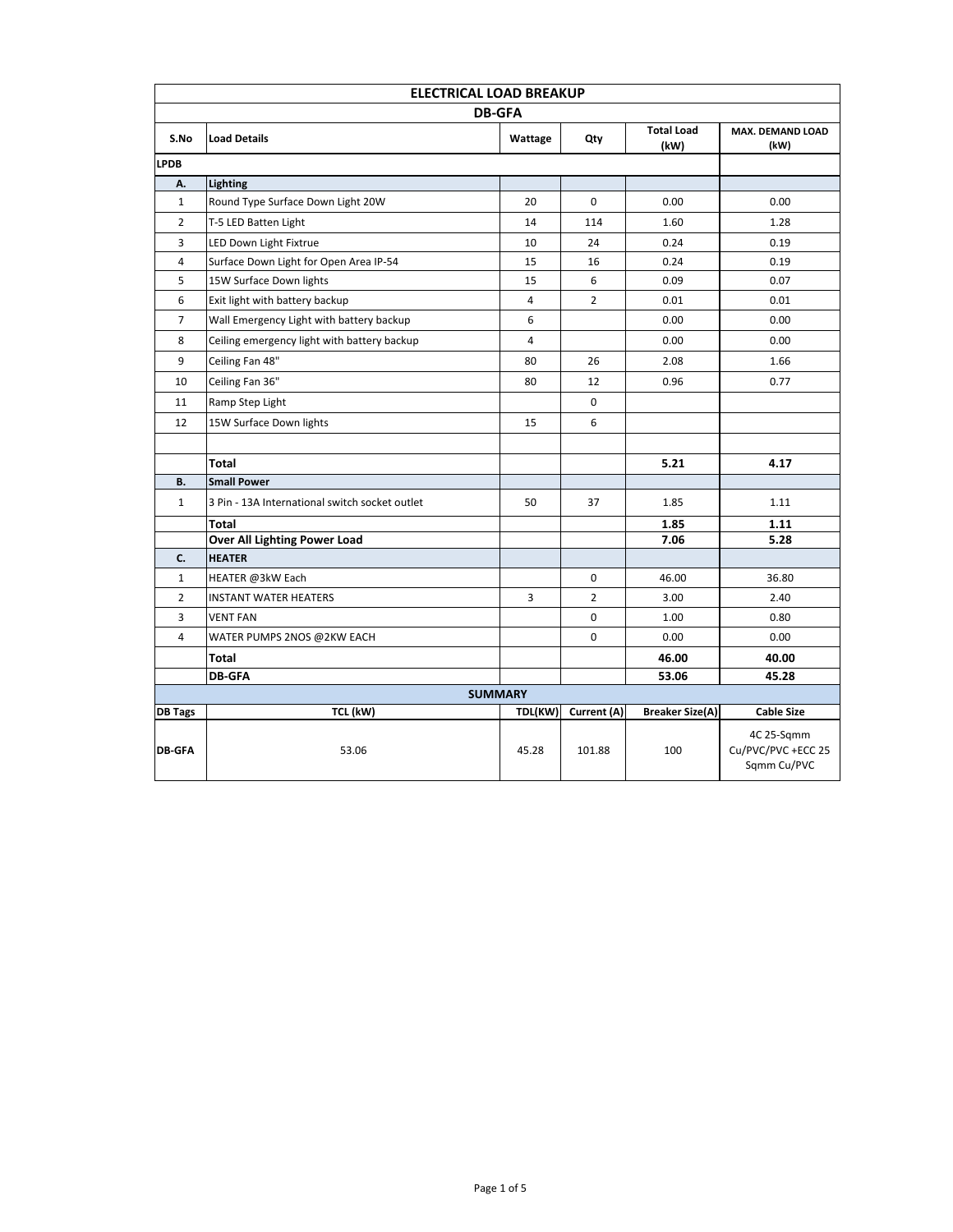|                | <b>ELECTRICAL LOAD BREAKUP</b>                 |                |              |                           |                                              |  |  |  |  |
|----------------|------------------------------------------------|----------------|--------------|---------------------------|----------------------------------------------|--|--|--|--|
|                | <b>DB-GFB</b>                                  |                |              |                           |                                              |  |  |  |  |
| S.No           | <b>Load Details</b>                            | Wattage        | Qty          | <b>Total Load</b><br>(kW) | MAX. DEMAND LOAD<br>(kW)                     |  |  |  |  |
| <b>DB-CR</b>   |                                                |                |              |                           |                                              |  |  |  |  |
| А.             | <b>LIGHTING FIXTURES</b>                       |                |              |                           |                                              |  |  |  |  |
| $\mathbf{1}$   | Round Type Surface Down Light 20W              | 20             | 22           | 0.44                      | 0.35                                         |  |  |  |  |
| $\overline{2}$ | T-5 LED Batten Light                           | 14             | 75           | 1.05                      | 0.84                                         |  |  |  |  |
| 3              | LED Down Light Fixture                         | 10             | 3            | 0.03                      | 0.02                                         |  |  |  |  |
| $\overline{4}$ | Surface Down Light for Open Area IP54.         | 15             | 20           | 0.30                      | 0.24                                         |  |  |  |  |
| 5              | Exit light with battery backup                 | $\sqrt{4}$     | 3            | 0.01                      | 0.01                                         |  |  |  |  |
|                | Wall Emergency Light with battery backup       | 5              |              |                           |                                              |  |  |  |  |
|                | Ceiling emergency light with battery backup    | $\overline{4}$ |              |                           |                                              |  |  |  |  |
| 6              | Ceiling Fan 48"                                | 80             | 36           | 2.88                      | 2.30                                         |  |  |  |  |
| $\overline{7}$ | Ramp Step Light                                |                |              |                           |                                              |  |  |  |  |
|                | 3 Pin - 13A International switch socket outlet |                |              |                           |                                              |  |  |  |  |
|                | <b>Total</b>                                   |                |              | 4.71                      | 3.30                                         |  |  |  |  |
| В.             | <b>Power Sockets</b>                           |                |              |                           |                                              |  |  |  |  |
| $\mathbf{1}$   | 3 Pin - 13A International switch socket outlet | 50             | 33           | 1.65                      | 1.32                                         |  |  |  |  |
| $\overline{2}$ | Technology Box having two Power Sockets each   | 100            | 32           | 3.20                      | 2.56                                         |  |  |  |  |
| 3              | <b>Floor Box</b>                               | 100            | $\mathbf{1}$ | 0.10                      | 0.08                                         |  |  |  |  |
|                | <b>Total</b>                                   |                |              | 4.95                      | 3.96                                         |  |  |  |  |
|                |                                                |                |              |                           |                                              |  |  |  |  |
| В.             | <b>ELECTRIC HEATER</b>                         |                |              |                           |                                              |  |  |  |  |
| $\mathbf{1}$   | <b>Room Heaters</b>                            | 2000           |              | 40.10                     | 32.08                                        |  |  |  |  |
|                | <b>Water Heater</b>                            |                |              | 1.50                      | 1.20                                         |  |  |  |  |
|                | Vent Fan                                       | 3000           |              | 1.00                      | 0.80                                         |  |  |  |  |
|                | Total                                          |                |              | 42.60                     | 34.08                                        |  |  |  |  |
|                | <b>Total Load</b>                              |                |              | 52.26                     | 41.34                                        |  |  |  |  |
|                | <b>SUMMARY</b>                                 |                |              |                           |                                              |  |  |  |  |
| <b>DB Tags</b> | TCL (kW)                                       | TDL(KW)        | Current (A)  | <b>Breaker Size(A)</b>    | <b>Cable Size</b>                            |  |  |  |  |
| <b>DB-GFB</b>  | 52.26                                          | 41.34          | 93.01        | 100                       | 4C 25-Sqmm Cu/PVC/PVC<br>+ECC 16 Sqmm Cu/PVC |  |  |  |  |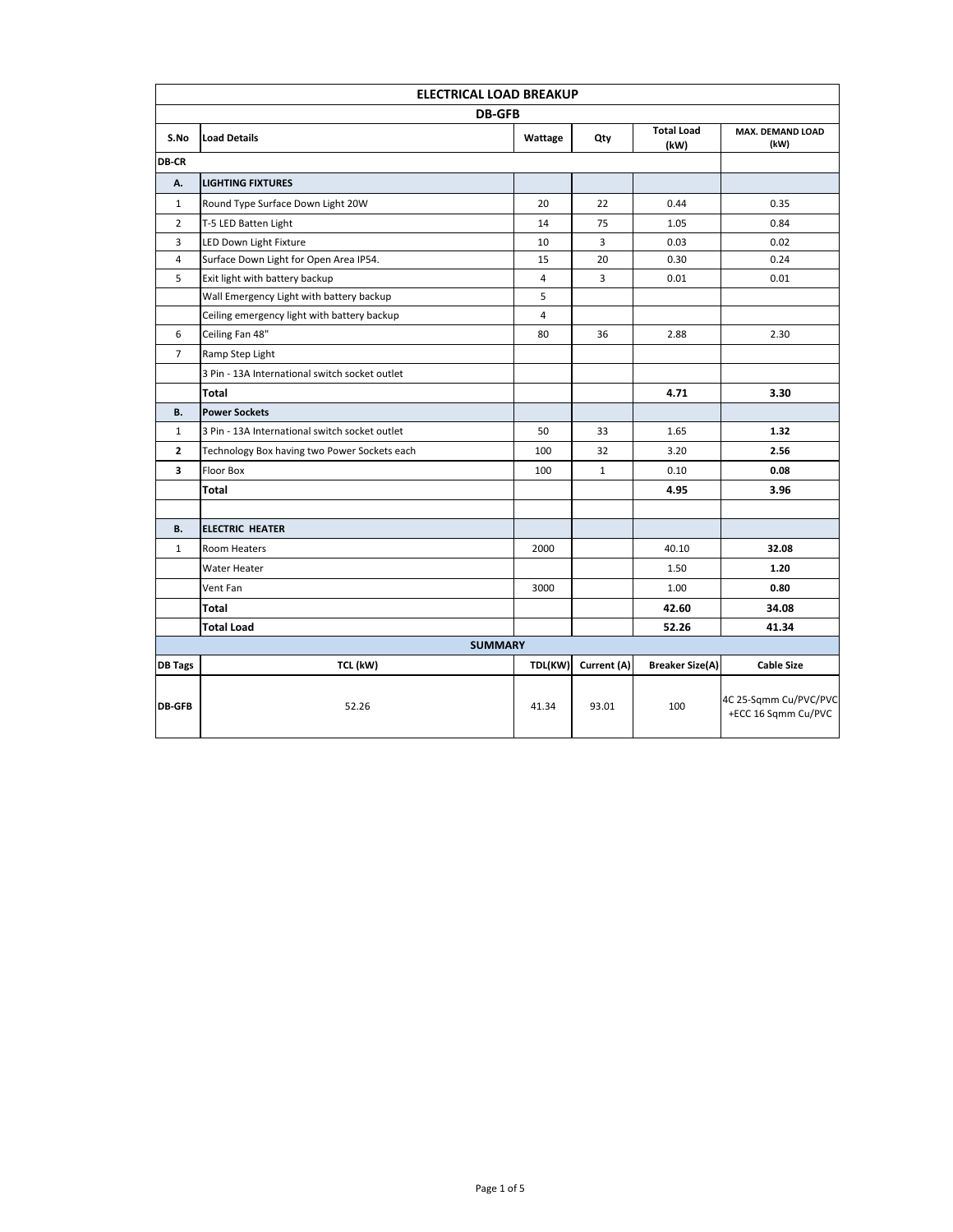| <b>ELECTRICAL LOAD BREAKUP</b> |                                                |         |              |                           |                                              |  |  |
|--------------------------------|------------------------------------------------|---------|--------------|---------------------------|----------------------------------------------|--|--|
| <b>DB-EXT</b>                  |                                                |         |              |                           |                                              |  |  |
| S.No                           | <b>Load Details</b>                            | Wattage | Qty          | <b>Total Load</b><br>(kW) | <b>MAX. DEMAND</b><br>LOAD<br>(kW)           |  |  |
| <b>LPDB</b>                    |                                                |         |              |                           |                                              |  |  |
| А.                             | Lighting                                       |         |              |                           |                                              |  |  |
| $\mathbf{1}$                   | Round Type Surface Down Light 20W              | 20      | $\mathbf{1}$ | 0.02                      | 0.02                                         |  |  |
| $\overline{2}$                 | T-5 LED Batten Light                           |         |              | 0.00                      | 0.00                                         |  |  |
| 3                              | LED Down Light Fixtrue                         | 10      |              | 0.00                      | 0.00                                         |  |  |
| $\overline{4}$                 | Surface Down Light for Open Area               | 15      |              | 0.00                      | 0.00                                         |  |  |
|                                | Wall Light for External Area IP54              | 15      |              | 0.00                      | 0.00                                         |  |  |
| 8                              | Fan 48"                                        | 80      | $\mathbf{1}$ | 0.08                      | 0.06                                         |  |  |
| 9                              | Ramp Step Light                                | 4       | 17           | 0.07                      | 0.05                                         |  |  |
| 10                             | <b>Bollard Light</b>                           |         | 6            | 0.12                      | 0.10                                         |  |  |
| 11                             | Exit light with battery backup                 | 4       |              | 0.00                      | 0.00                                         |  |  |
| 12                             | Gate Light                                     | 20      | 3            | 0.06                      | 0.05                                         |  |  |
| 13                             | Planter Light                                  | 15      | 5            | 0.08                      | 0.06                                         |  |  |
| 14                             | Flood Light                                    | 100     |              | 0.00                      | 0.00                                         |  |  |
| 15                             | <b>External Boundary Wall Light</b>            | 15      | 60           | 0.90                      | 0.72                                         |  |  |
|                                | Wall Bracket Fan                               | 65      |              | 0.00                      | 0.00                                         |  |  |
|                                | Total                                          |         |              | 1.32                      | 1.06                                         |  |  |
| <b>B.</b>                      | <b>Small Power</b>                             |         |              |                           |                                              |  |  |
| $\mathbf{1}$                   | 3 Pin - 13A International switch socket outlet | 50      | 5            | 0.25                      | 0.15                                         |  |  |
|                                | <b>Total</b>                                   |         |              | 0.25                      | 0.15                                         |  |  |
| C.                             | <b>Plumbing Load</b>                           |         |              |                           |                                              |  |  |
| $\mathbf{1}$                   | Water Pump                                     | 2000    | 2            | 4.00                      | 3.20                                         |  |  |
|                                | Total                                          |         |              | 4.00                      | 3.20                                         |  |  |
|                                | <b>Total Load</b>                              |         |              | 5.57                      | 4.41                                         |  |  |
|                                | <b>SUMMARY</b>                                 |         |              |                           |                                              |  |  |
| <b>DB Tags</b>                 | TCL (kW)                                       | TDL(KW) | Current (A)  | <b>Breaker Size(A)</b>    | <b>Cable Size</b>                            |  |  |
| <b>DB-EXT</b>                  | 5.57                                           | 4.41    | 9.92         | 32                        | 4C 6-Sqmm<br>Cu/PVC/PVC+ECC<br>6 Sqmm Cu/PVC |  |  |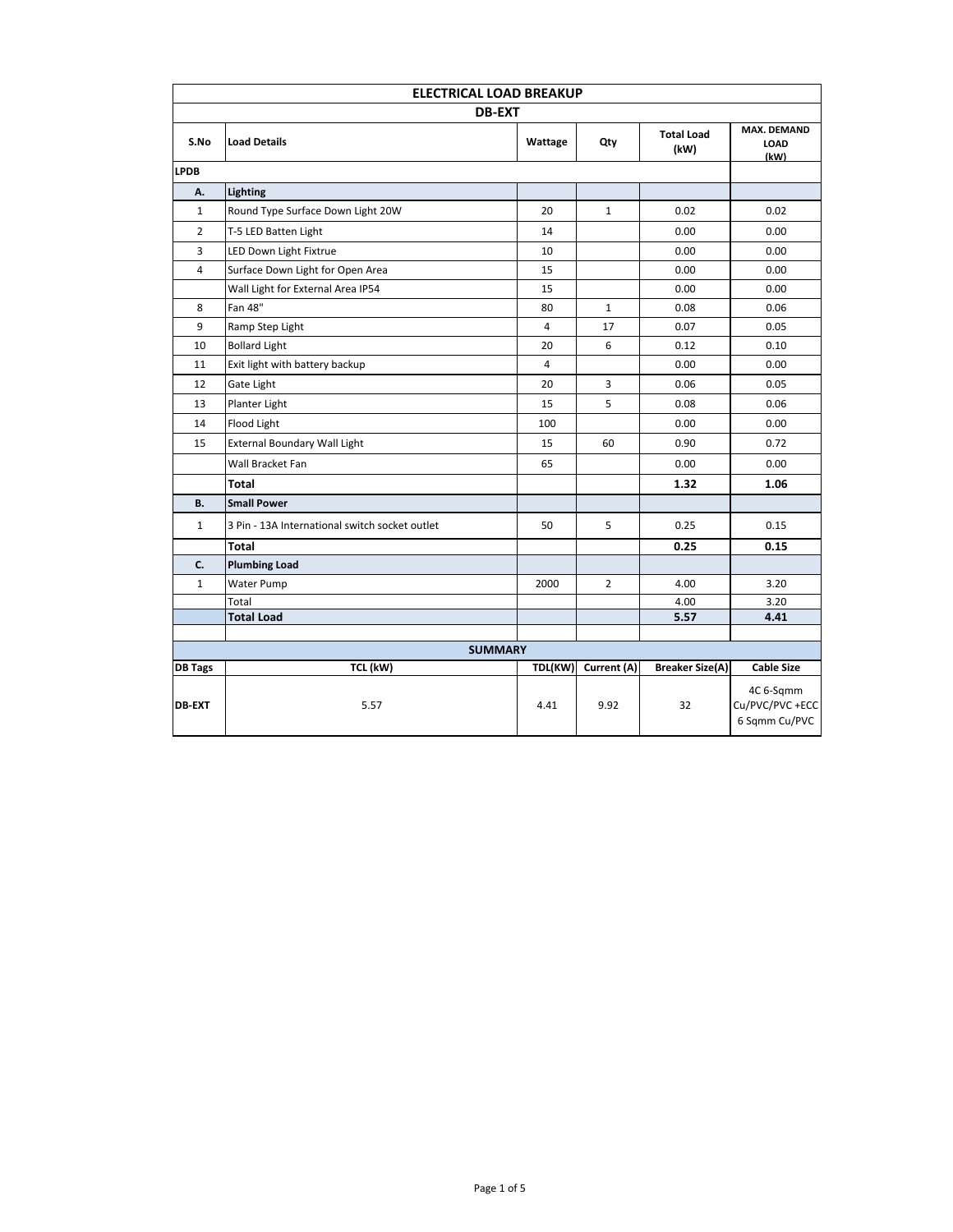| <b>ELECTRICAL LOAD BREAKUP</b> |                                                |                |                |                        |                       |  |  |
|--------------------------------|------------------------------------------------|----------------|----------------|------------------------|-----------------------|--|--|
| DB-1FA                         |                                                |                |                |                        |                       |  |  |
| S.No                           | <b>Load Details</b>                            | Wattage        | Qty            | Total Load (kW)        | MAX. DEMAND LOAD (kW) |  |  |
| <b>LPDB</b>                    |                                                |                |                |                        |                       |  |  |
| Α.                             | Lighting                                       |                |                |                        |                       |  |  |
| $\mathbf{1}$                   | Round Type Surface Down Light 20W              | 20             | $\Omega$       | 0.00                   | 0.00                  |  |  |
| $\overline{2}$                 | T-5 LED Batten Light                           | 14             | 90             | 1.26                   | 1.01                  |  |  |
| 3                              | LED Down Light Fixtrue                         | 10             | 24             | 0.24                   | 0.19                  |  |  |
| 4                              | Surface Down Light for Open Area IP-54         | 15             | 9              | 0.14                   | 0.11                  |  |  |
| 5                              | 15W Surface Down lights                        | 15             | 6              | 0.09                   | 0.07                  |  |  |
| 6                              | Exit light with battery backup                 | 4              | $\mathbf{1}$   | 0.00                   | 0.00                  |  |  |
| $\overline{7}$                 | Wall Emergency Light with battery backup       | 6              |                | 0.00                   | 0.00                  |  |  |
| 8                              | Ceiling emergency light with battery backup    | 4              |                | 0.00                   | 0.00                  |  |  |
| 9                              | Ceiling Fan 48"                                | 80             | 30             | 2.40                   | 1.92                  |  |  |
| 10                             | Ceiling Fan 36"                                | 80             |                | 0.00                   | 0.00                  |  |  |
| 11                             | Ramp Step Light                                |                |                |                        |                       |  |  |
|                                |                                                |                |                |                        |                       |  |  |
|                                |                                                |                |                |                        |                       |  |  |
|                                | <b>Total</b>                                   |                |                | 4.13                   | 3.30                  |  |  |
| <b>B.</b>                      | <b>Small Power</b>                             |                |                |                        |                       |  |  |
| $\mathbf{1}$                   | 3 Pin - 13A International switch socket outlet | 50             | 24             | 1.20                   | 0.72                  |  |  |
|                                | Power Socket for Hand Dryer                    | 100            | $\overline{2}$ | 0.20                   | 0.12                  |  |  |
|                                | <b>Total</b>                                   |                |                | 1.40                   | 0.84                  |  |  |
| C.                             | <b>HEATER</b>                                  |                |                |                        |                       |  |  |
| $\mathbf{1}$                   | <b>HEATER kW Each</b>                          | 3000           |                | 51.00                  | 40.80                 |  |  |
|                                | <b>Water Heaters</b>                           | 1500           | $\overline{2}$ | 3.00                   | 2.40                  |  |  |
|                                | <b>Total</b>                                   |                |                | 54.00                  | 43.20                 |  |  |
|                                | DB-1FA                                         |                |                | 59.53                  | 47.34                 |  |  |
|                                |                                                | <b>SUMMARY</b> |                |                        |                       |  |  |
| <b>DB Tags</b>                 | TCL (kW)                                       | TDL(KW)        | Current (A)    | <b>Breaker Size(A)</b> | <b>Cable Size</b>     |  |  |
| DB-1FA                         |                                                |                |                |                        | 4C 35-Sqmm Cu/PVC/PVC |  |  |
|                                | 59.53                                          | 47.34          | 106.52         | 125                    | +ECC 25 Sqmm Cu/PVC   |  |  |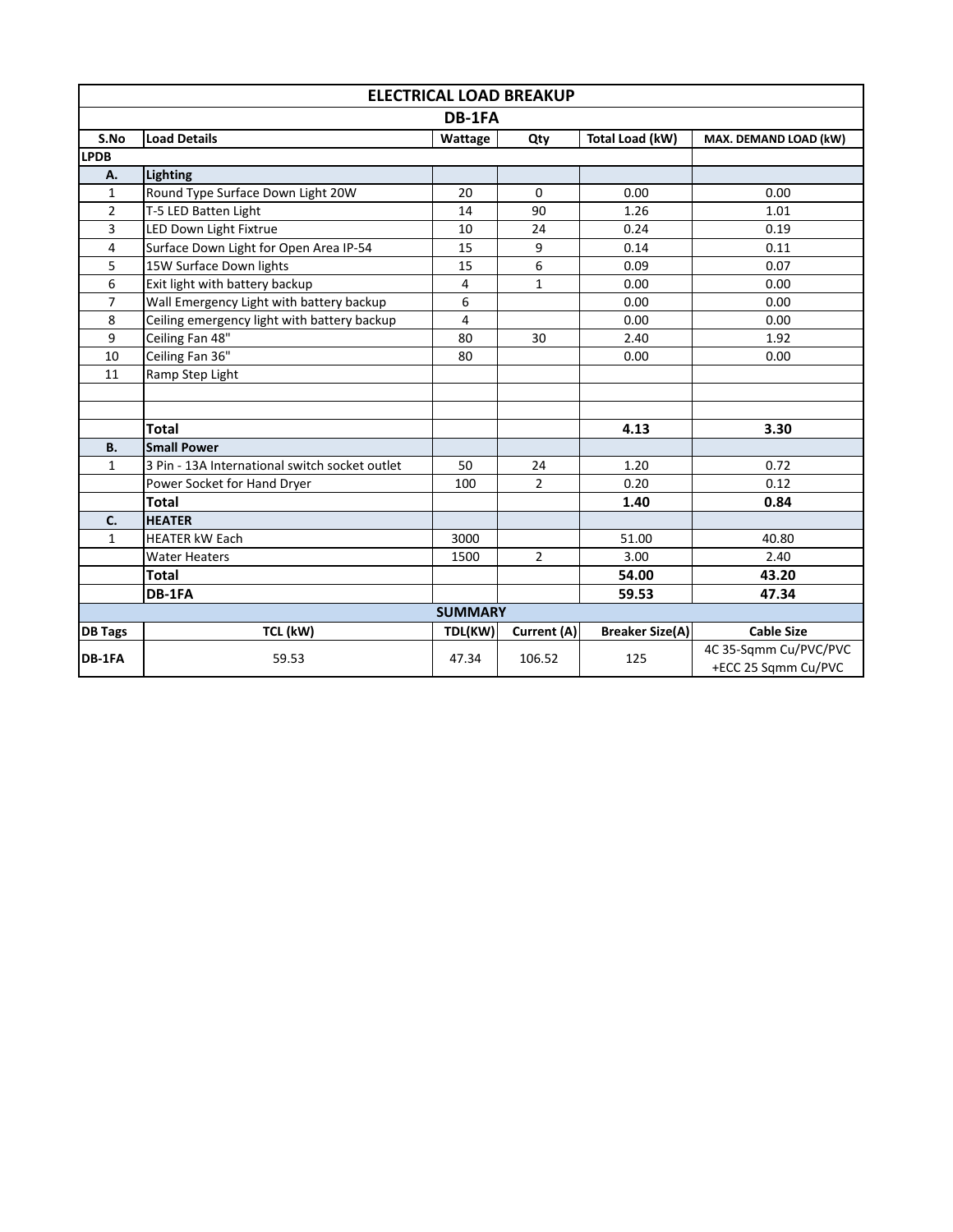|                | <b>ELECTRICAL LOAD BREAKUP</b>                 |                |                |                        |                                              |  |  |
|----------------|------------------------------------------------|----------------|----------------|------------------------|----------------------------------------------|--|--|
| DB-1FB         |                                                |                |                |                        |                                              |  |  |
| S.No           | <b>Load Details</b>                            | Wattage        | Qty            | Total Load (kW)        | MAX. DEMAND LOAD (kW)                        |  |  |
| A.             | <b>LIGHTING FIXTURES</b>                       |                |                |                        |                                              |  |  |
| 1              | Round Type Surface Down Light 20W              | 20             | $\Omega$       | 0.00                   | 0.00                                         |  |  |
| $\overline{2}$ | T-5 LED Batten Light                           |                | 120            | 1.68                   | 1.34                                         |  |  |
| 3              | LED Down Light Fixture                         | 10             | $\overline{2}$ | 0.02                   | 0.02                                         |  |  |
| 4              | Surface Down Light for Open Area IP54.         | 15             | 14             | 0.21                   | 0.17                                         |  |  |
| 5              | Exit light with battery backup                 | 4              | 1              | 0.00                   | 0.00                                         |  |  |
| 6              | Wall Emergency Light with battery backup       | 5              | 0              |                        |                                              |  |  |
| $\overline{7}$ | Ceiling emergency light with battery backup    | 4              | 0              |                        |                                              |  |  |
| 8              | Ceiling Fan 48"                                | 80             | 42             | 3.36                   | 2.69                                         |  |  |
| 9              | Ramp Step Light                                |                |                |                        |                                              |  |  |
| 10             |                                                |                |                |                        |                                              |  |  |
|                | <b>Total</b>                                   |                |                | 5.27                   | 3.69                                         |  |  |
| <b>B.</b>      | <b>Power Sockets</b>                           |                |                |                        |                                              |  |  |
| $\mathbf{1}$   | 3 Pin - 13A International switch socket outlet | 50             | 35             | 1.75                   | 1.40                                         |  |  |
| $\overline{2}$ | Technology Box having two Power Sockets each   | 100            |                | 0.00                   | 0.00                                         |  |  |
| 3              | Floor Box                                      | 100            |                | 0.00                   | 0.00                                         |  |  |
|                | Power Socket for Dryer                         | 100            | $\Omega$       | 0.00                   | 0.00                                         |  |  |
|                | <b>Total</b>                                   |                |                | 1.75                   | 1.40                                         |  |  |
|                |                                                |                |                |                        |                                              |  |  |
| <b>B.</b>      | <b>ELECTRIC HEATER</b>                         |                |                |                        |                                              |  |  |
|                | <b>Room Heaters</b>                            | 3000           |                | 60.00                  | 48.00                                        |  |  |
|                | <b>Total</b>                                   |                |                | 60.00                  | 48.00                                        |  |  |
|                | <b>Total Load</b>                              |                |                | 67.02                  | 53.09                                        |  |  |
|                |                                                | <b>SUMMARY</b> |                |                        |                                              |  |  |
| <b>DB Tags</b> | TCL (kW)                                       | TDL(KW)        | Current (A)    | <b>Breaker Size(A)</b> | <b>Cable Size</b>                            |  |  |
| DB-1FB         | 67.02                                          | 53.09          | 119.46         | 125                    | 4C 35-Sqmm Cu/PVC/PVC<br>+ECC 25 Sgmm Cu/PVC |  |  |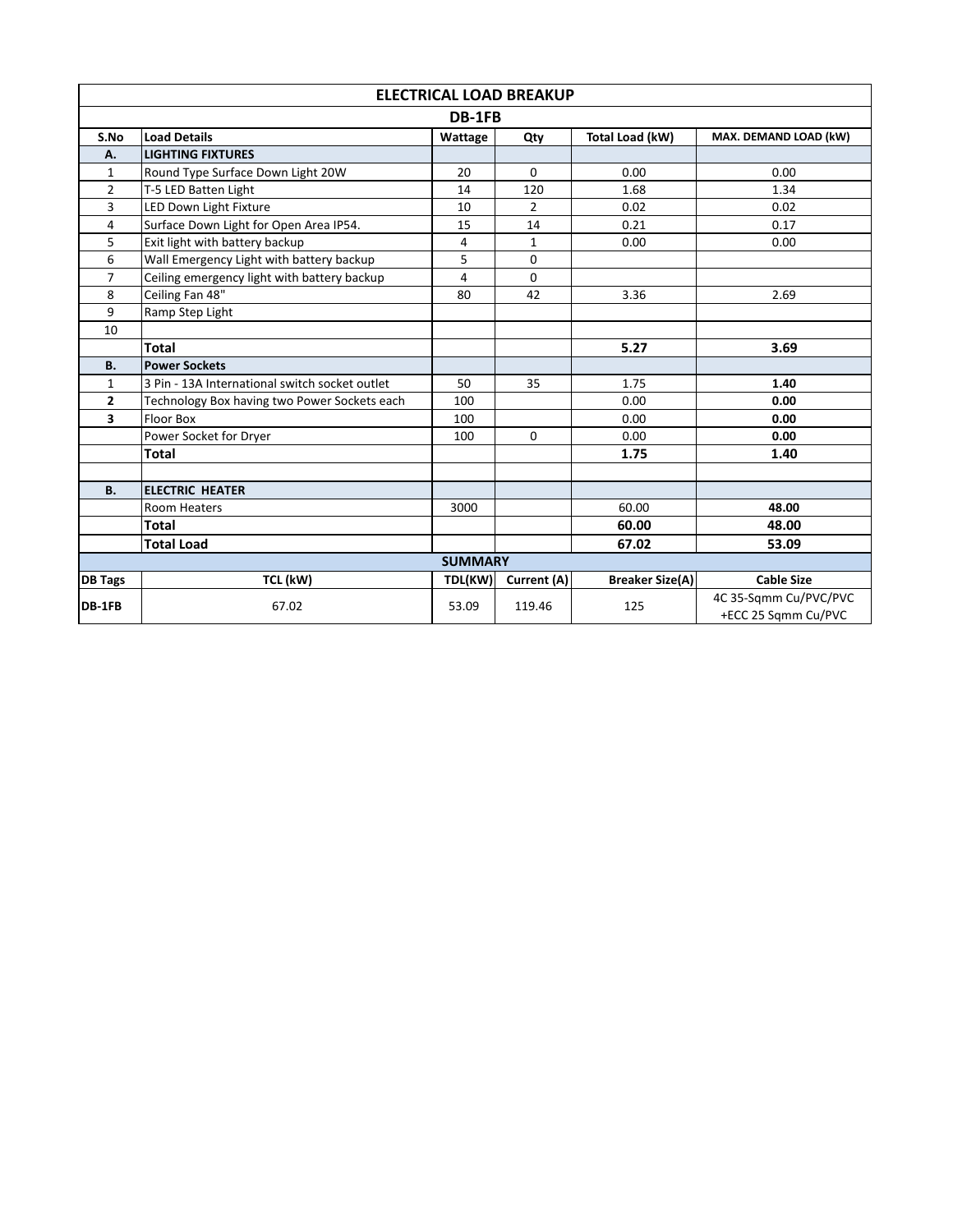| <b>ELECTRICAL LOAD BREAKUP</b> |                                                |                |                |                           |                                 |  |  |  |  |
|--------------------------------|------------------------------------------------|----------------|----------------|---------------------------|---------------------------------|--|--|--|--|
|                                | DB-1FA                                         |                |                |                           |                                 |  |  |  |  |
| S.No                           | <b>Load Details</b>                            | Wattage        | Qty            | <b>Total Load</b><br>(kW) | <b>MAX. DEMAND LOAD</b><br>(kW) |  |  |  |  |
| <b>LPDB</b>                    |                                                |                |                |                           |                                 |  |  |  |  |
| А.                             | Lighting                                       |                |                |                           |                                 |  |  |  |  |
| 1                              | Round Type Surface Down Light 20W              | 20             |                | 0.00                      | 0.00                            |  |  |  |  |
| $\overline{2}$                 | T-5 LED Batten Light                           | 14             | 90             | 1.26                      | 1.01                            |  |  |  |  |
| 3                              | LED Down Light Fixtrue                         | 10             | 24             | 0.24                      | 0.19                            |  |  |  |  |
| 4                              | Surface Down Light for Open Area IP-54         | 15             | 36             | 0.54                      | 0.43                            |  |  |  |  |
| 5                              | 15W Recessed Down lights                       | 15             | 6              | 0.09                      | 0.07                            |  |  |  |  |
| 6                              | Exit light with battery backup                 | 4              | 1              | 0.00                      | 0.00                            |  |  |  |  |
| $\overline{7}$                 | Wall Emergency Light with battery backup       | 6              |                | 0.00                      | 0.00                            |  |  |  |  |
| 8                              | Ceiling emergency light with battery backup    | 4              |                | 0.00                      | 0.00                            |  |  |  |  |
| 9                              | Ceiling Fan 48"                                | 80             | 30             | 2.40                      | 1.92                            |  |  |  |  |
| 10                             | Ceiling Fan 36"                                | 80             |                | 0.00                      | 0.00                            |  |  |  |  |
| 11                             | <b>Exhaust Fan</b>                             | 65             | 12             | 0.78                      | 0.62                            |  |  |  |  |
|                                |                                                |                |                |                           |                                 |  |  |  |  |
|                                |                                                |                |                |                           |                                 |  |  |  |  |
|                                | <b>Total</b>                                   |                |                | 5.31                      | 4.25                            |  |  |  |  |
| <b>B.</b>                      | <b>Small Power</b>                             |                |                |                           |                                 |  |  |  |  |
| $\mathbf{1}$                   | 3 Pin - 13A International switch socket outlet | 50             | 24             | 1.20                      | 0.72                            |  |  |  |  |
|                                | Power Socket for Hand Dryer                    | 100            | $\overline{2}$ | 0.20                      | 0.12                            |  |  |  |  |
|                                | <b>Total</b>                                   |                |                | 1.40                      | 0.84                            |  |  |  |  |
| C.                             | <b>HEATER</b>                                  |                |                |                           |                                 |  |  |  |  |
| $\mathbf{1}$                   | HEATER @3kW Each                               | 3000           |                | 47.30                     | 37.84                           |  |  |  |  |
|                                | <b>WATER HEATER</b>                            |                |                | 3.00                      | 2.40                            |  |  |  |  |
| <b>Total</b>                   |                                                |                |                | 50.30                     | 40.24                           |  |  |  |  |
|                                | DB-2FA                                         |                |                | 57.01                     | 45.33                           |  |  |  |  |
|                                |                                                | <b>SUMMARY</b> |                |                           |                                 |  |  |  |  |
| <b>DB Tags</b>                 | TCL (kW)                                       | TDL(KW)        | Current (A)    | <b>Breaker Size(A)</b>    | <b>Cable Size</b>               |  |  |  |  |
|                                |                                                |                |                |                           | 4C 25-Sqmm                      |  |  |  |  |
| DB-2FA                         | 57.01                                          | 45.33          | 102.00         | 100                       | Cu/PVC/PVC +ECC 16              |  |  |  |  |
|                                |                                                |                |                |                           | Sqmm Cu/PVC                     |  |  |  |  |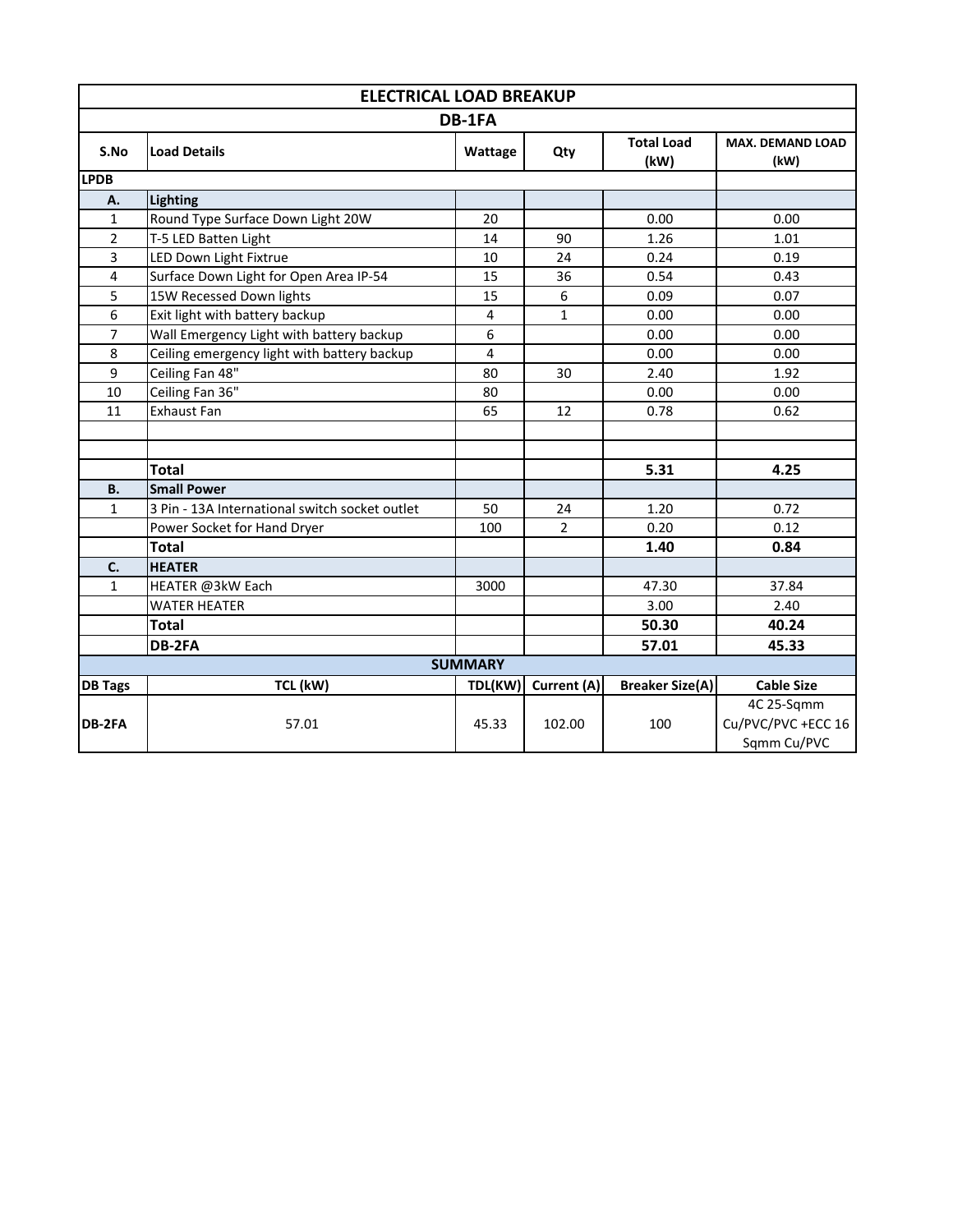| <b>ELECTRICAL LOAD BREAKUP</b> |                                                |                           |                                 |                                              |                   |  |  |  |
|--------------------------------|------------------------------------------------|---------------------------|---------------------------------|----------------------------------------------|-------------------|--|--|--|
|                                | DB-1FB                                         |                           |                                 |                                              |                   |  |  |  |
| S.No                           | <b>Load Details</b>                            | <b>Total Load</b><br>(kW) | <b>MAX. DEMAND LOAD</b><br>(kW) |                                              |                   |  |  |  |
| A.                             | <b>LIGHTING FIXTURES</b>                       |                           |                                 |                                              |                   |  |  |  |
| $\mathbf{1}$                   | Round Type Surface Down Light 20W              | 20                        |                                 | 0.00                                         | 0.00              |  |  |  |
| $\overline{2}$                 | T-5 LED Batten Light                           | 14                        | 120                             | 1.68                                         | 1.34              |  |  |  |
| 3                              | LED Down Light Fixture                         | 10                        | $\overline{2}$                  | 0.02                                         | 0.02              |  |  |  |
| 4                              | Surface Down Light for Open Area IP54.         | 15                        | 17                              | 0.26                                         | 0.20              |  |  |  |
| 5                              | Exit light with battery backup                 | 4                         | $\mathbf{1}$                    | 0.00                                         | 0.00              |  |  |  |
| 6                              | Wall Emergency Light with battery backup       | 5                         |                                 |                                              |                   |  |  |  |
| $\overline{7}$                 | Ceiling emergency light with battery backup    | 4                         |                                 |                                              |                   |  |  |  |
| 8                              | Ceiling Fan 48"                                | 80                        | 42                              | 3.36                                         | 2.69              |  |  |  |
| 9                              | Ramp Step Light                                |                           |                                 |                                              |                   |  |  |  |
| 10                             |                                                |                           |                                 |                                              |                   |  |  |  |
|                                | <b>Total</b>                                   |                           |                                 | 5.32                                         | 3.72              |  |  |  |
| <b>B.</b>                      | <b>Power Sockets</b>                           |                           |                                 |                                              |                   |  |  |  |
| $\mathbf{1}$                   | 3 Pin - 13A International switch socket outlet | 50                        | 35                              | 1.75                                         | 1.40              |  |  |  |
| $\overline{2}$                 | Technology Box having two Power Sockets each   | 100                       |                                 | 0.00                                         | 0.00              |  |  |  |
| 3                              | <b>Floor Box</b>                               | 100                       |                                 | 0.00                                         | 0.00              |  |  |  |
| 4                              | Power Socket for Dryer                         | 100                       | $\Omega$                        | 0.00                                         | 0.00              |  |  |  |
|                                | <b>Total</b>                                   |                           |                                 | 1.75                                         | 1.40              |  |  |  |
|                                |                                                |                           |                                 |                                              |                   |  |  |  |
| <b>B.</b>                      | <b>ELECTRIC HEATER</b>                         |                           |                                 |                                              |                   |  |  |  |
| $\mathbf{1}$                   | <b>EWH-01</b>                                  | 2000                      |                                 |                                              | 0.00              |  |  |  |
| $\overline{2}$                 | Room Heaters                                   | 3000                      |                                 | 72.00                                        | 57.60             |  |  |  |
|                                | <b>Total</b>                                   |                           |                                 | 72.00                                        | 57.60             |  |  |  |
|                                | <b>Total Load</b>                              |                           |                                 | 79.07                                        | 62.72             |  |  |  |
|                                |                                                | <b>SUMMARY</b>            |                                 |                                              |                   |  |  |  |
| <b>DB Tags</b>                 | TCL (kW)                                       | TDL(KW)                   | Current (A)                     | <b>Breaker Size(A)</b>                       | <b>Cable Size</b> |  |  |  |
| DB-2FB                         | 79.07<br>62.72<br>141.13<br>150                |                           |                                 | 4C 50-Sqmm Cu/PVC/PVC<br>+ECC 25 Sqmm Cu/PVC |                   |  |  |  |